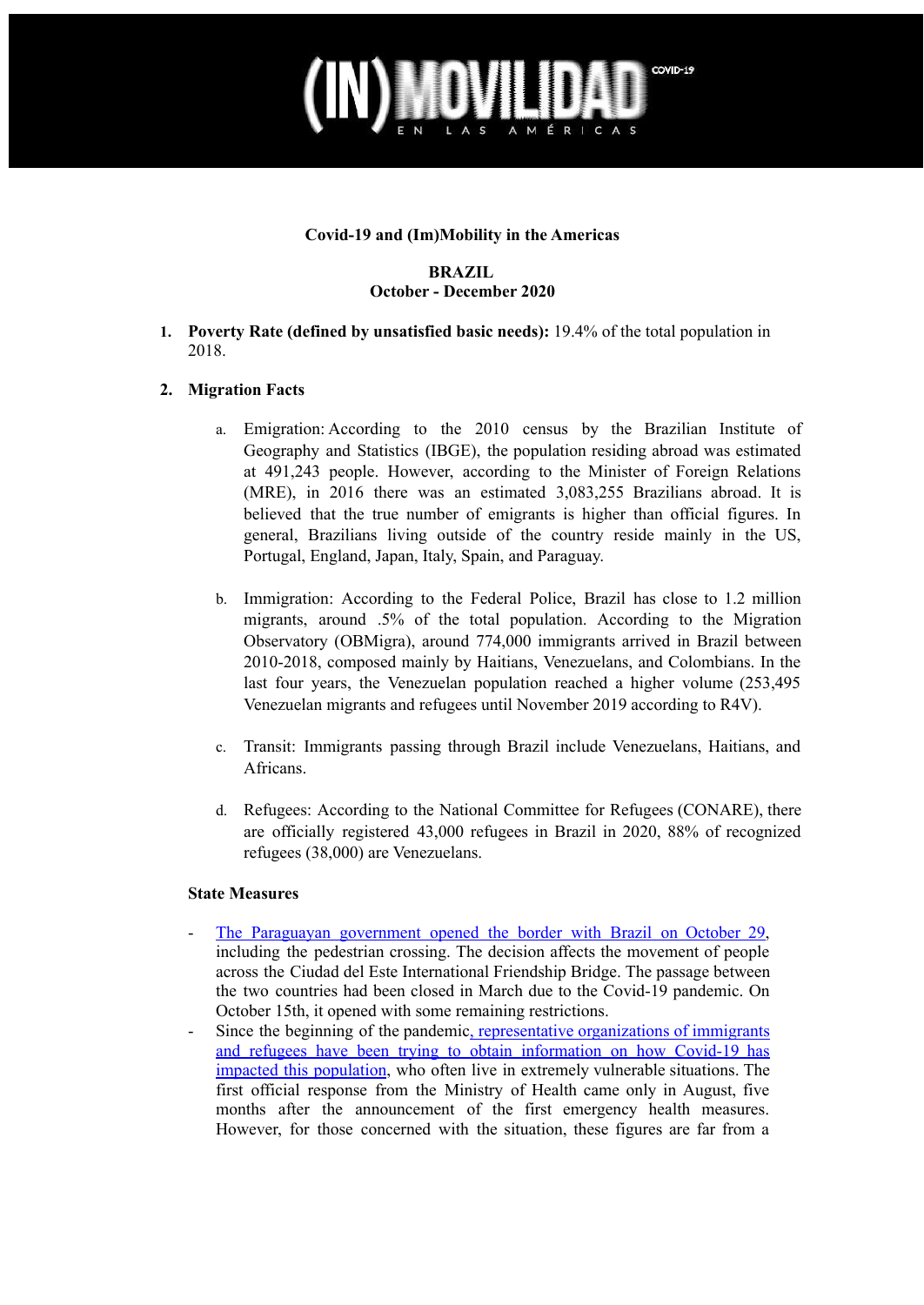# COVID-19 MÉRICAS

reflection of reality. One of the reasons for this discrepancy is that the tools of the health system were not designed, nor were the health agents trained, to detect immigrants and refugees.

- On November 13, 2020, the Chamber of Basic Education published in the Official Record a resolution that guarantees the [enrollment](https://epoca.globo.com/guilherme-amado/resolucao-garante-matriculas-para-migrantes-refugiados-24748921) of migrant children, stateless persons, and asylum seekers in the country's public basic [education.](https://epoca.globo.com/guilherme-amado/resolucao-garante-matriculas-para-migrantes-refugiados-24748921) Enrollment will be guaranteed as vacancies become available and without discrimination, with access for the most vulnerable.
- In November 2020, the Brazilian [government](https://agenciabrasil.ebc.com.br/economia/noticia/2020-11/governo-lanca-nova-cartilha-de-informacoes-financeiras-para-refugiados) launched the third edition of the Manual on Financial [Information](https://agenciabrasil.ebc.com.br/economia/noticia/2020-11/governo-lanca-nova-cartilha-de-informacoes-financeiras-para-refugiados) for Refugees and Migrants. The purpose of the brochure is to provide information about the country's financial system to refugees and migrants, who arrive in a situation of financial vulnerability and have difficulties understanding the Brazilian system. The document has updates and new regulations, such as information on the PIX, the instant payment system, with versions in Portuguese, English, and Spanish, it will soon be available in French and Arabic. The manual is available on the website of the Central Bank.
- The government of Acre published in the Official Record the creation of the State Committee in Support of Migrants, Stateless Persons and Refugees (CEAMAR / AC). The committee will be linked to the Secretary of State for Social Assistance, Human Rights and Women's Policies (SEASDHM), and will have the objective of guiding, monitoring, and evaluating actions, projects, programs, and plans related to policy concerning migration, stateless persons, and refugees. It will also propose mechanisms to prevent human trafficking, slave labor, sexual exploitation, and other violations.
- General Antônio Manoel de Barros commands the so-called Welcome Operation, which seeks to relocate Venezuelan migrants arriving to the border city of Roraima. However, throughout 2020 Operation Shelter faced [difficulties](https://brasil.elpais.com/brasil/2020-12-16/oasis-na-era-bolsonaro-operacao-acolhida-corre-contra-o-relogio-antes-da-reabertura-das-fronteiras.html) in relocating [Venezuelans](https://brasil.elpais.com/brasil/2020-12-16/oasis-na-era-bolsonaro-operacao-acolhida-corre-contra-o-relogio-antes-da-reabertura-das-fronteiras.html) and reorganized in anticipation of the opening of borders. There is another delicate point, which is the role of the military in the operation. According to de Barros, a contingency plan is being prepared that includes the reduction of the "military aspect" starting in August of next year. "The operation has a mature process, and we are working on a plan for a gradual and orderly transition," he said.
- [Venezuelans](https://brasil.elpais.com/brasil/2020-12-15/como-os-venezuelanos-ajudaram-a-controlar-a-primeira-onda-da-covid-19-em-roraima.html) living in shelters in Roraima played a key role in the measures created by [Operation](https://brasil.elpais.com/brasil/2020-12-15/como-os-venezuelanos-ajudaram-a-controlar-a-primeira-onda-da-covid-19-em-roraima.html) Welcome to prevent the spread of Covid-19. Such measures implied new rules of cohabitation and hygiene as well as the creation of the Protection and Care Area (APC). The balance of the effort was positive. At the end of October, 10,300 infections had been registered, of which only 349 were people of Venezuelan origin. Operation Shelter managed to hold the contamination rate in shelters to 3%—up to November there were 9 deaths—which was considered a success. Today APC passed into the hands of the State and remains a positive legacy of Operation Welcome.
- The Ministry of Justice and Public Security, through the Migration Department of the National Secretariat of Justice (Demig/Senajus), [released](https://www.gov.br/casacivil/pt-br/assuntos/noticias/2020/dezembro/lancado-relatorios-sobre-imigracao-e-refugio-no-brasil) reports on [immigration](https://www.gov.br/casacivil/pt-br/assuntos/noticias/2020/dezembro/lancado-relatorios-sobre-imigracao-e-refugio-no-brasil) and refugee status in Brazil.<sup>1</sup> The documents contain information

<sup>&</sup>lt;sup>1</sup> El informe se encuentra disponible en la siguiente dirección: <https://portaldeimigracao.mj.gov.br/pt/>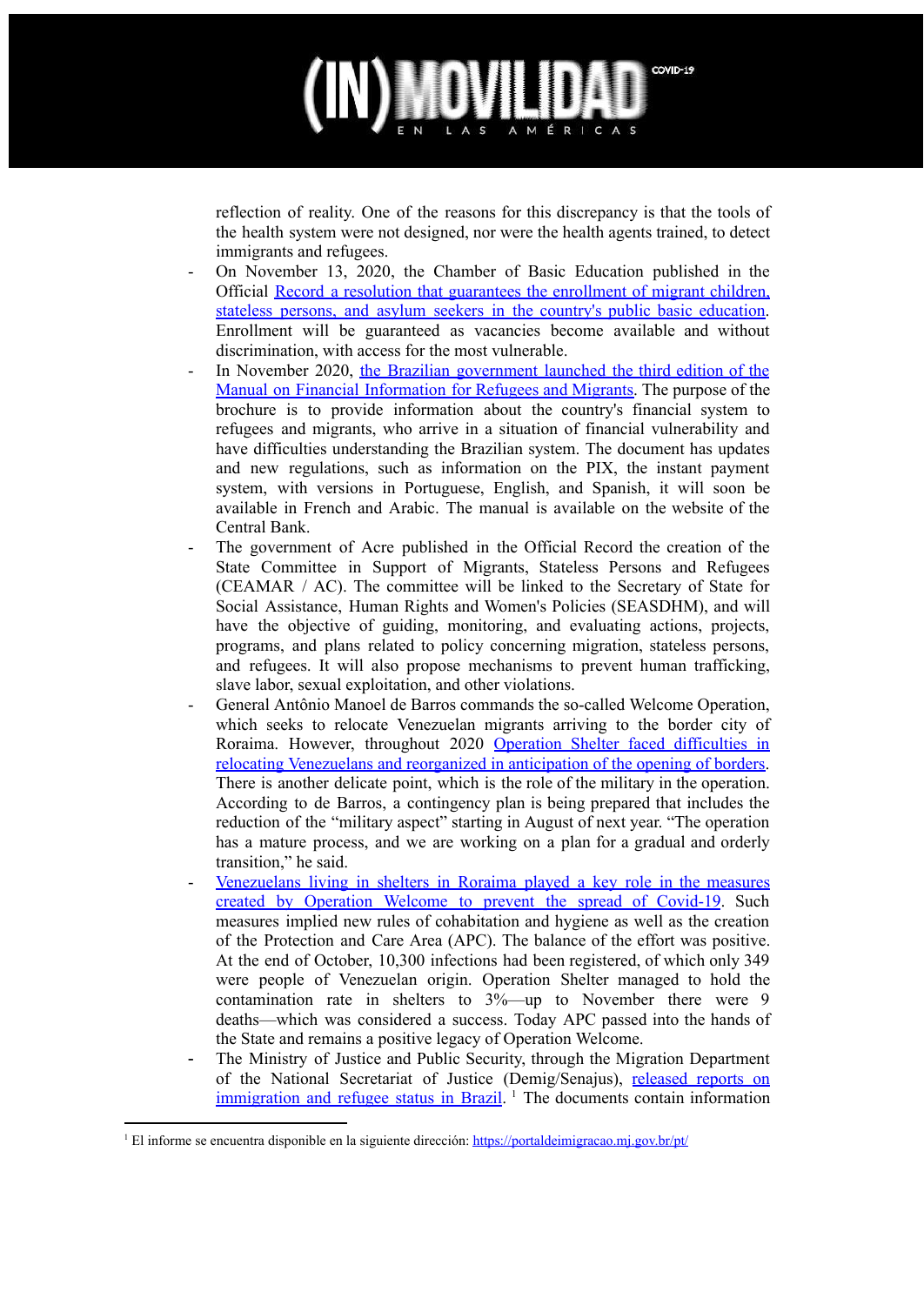

on the insertion of migrants and refugees into the labor market. The Document was prepared in conjunction with the International Migration Observatory (OBMigra) with data from 2010 to 2019.

- The Government resumes the practice of temporary regularization of immigrants with pending trials in SEF.

## **1. Migrant Situation Alerts**

### *Brazilian Migrants Abroad*

- The [Government](https://www.publico.pt/2020/11/08/sociedade/noticia/governo-volta-regularizar-temporariamente-imigrantes-processos-pendentes-sef-1938419) of Portugal once again granted temporary immigration [regularization](https://www.publico.pt/2020/11/08/sociedade/noticia/governo-volta-regularizar-temporariamente-imigrantes-processos-pendentes-sef-1938419) until March 2021 to migrants residing in the country who had requested regularization between March 18, 2020, and October 15, 2020. As a result, the migrants, many of them Brazilians, can access the country's social rights, which include, among others, access to the National Health Service.
- The Brazilian government decided, through Ordinance 630, to require the PCR Covid-19 test for all people (Brazilians and non-nationals) who enter the country. As a result, international air traffic restrictions have increased for Brazil. Brazilians and foreigners traveling to Brazil will still have to complete a traveler's health declaration (DSV) indicating that they agree on the sanitary measures that must be followed during the period they are in the country.

#### *Undocumented Venezuelans, Haitians, and Other People in Transit*

- There is a major deficiency in the mechanisms for documenting COVID cases in the immigrant and refugee population in Brazil. The issue has not been given the necessary attention so that the data might be truthful, and so the true effect of the pandemic on the migrant population might be understood.
- Brazil does not have a record of how many [immigrants](https://www.brasildefato.com.br/2020/10/17/invisiveis-em-vida-e-em-morte-pais-nao-sabe-quantos-imigrantes-morreram-por-covid) died from Covid-19, where they were treated, and in which regions of the country. The mortality data from covid-19 in Brazil is compiled from death certificates and from the Hospitalization Authorization (AIH). Nationality, however, is not a mandatory element included in this recordkeeping process. Experts warn that the migrant population, considered one of the most vulnerable amid the pandemic, is not included in the national emergency response plans for Covid-19 in Brazil.
- The impacts of the Covid-19 [pandemic](https://agenciabrasil.ebc.com.br/economia/noticia/2020-12/imigrantes-em-oficinas-de-costura-de-sp-perderam-renda-com-pandemia) on the economy also affected the fashion [sector](https://agenciabrasil.ebc.com.br/economia/noticia/2020-12/imigrantes-em-oficinas-de-costura-de-sp-perderam-renda-com-pandemia). Latin American immigrants were among the most affected groups, especially Bolivians, who work in production of consumer goods, many in sewing workshops located in the São Paulo Metropolitan Region.

## **2. Social Responses**

## *Migrant Resistance*

The Social Union of Haitian Immigrants (USIH), which operates in the Liberdade neighborhood of São Paulo, is threatened with eviction due to non-payment of rent. The [organization](https://www.brasildefato.com.br/2020/12/15/ameacada-de-despejo-uniao-dos-haitianos-pode-interromper-auxilio-a-imigrantes-em-sp) has assisted hundreds of Haitians during the crisis, including the distribution of food baskets.